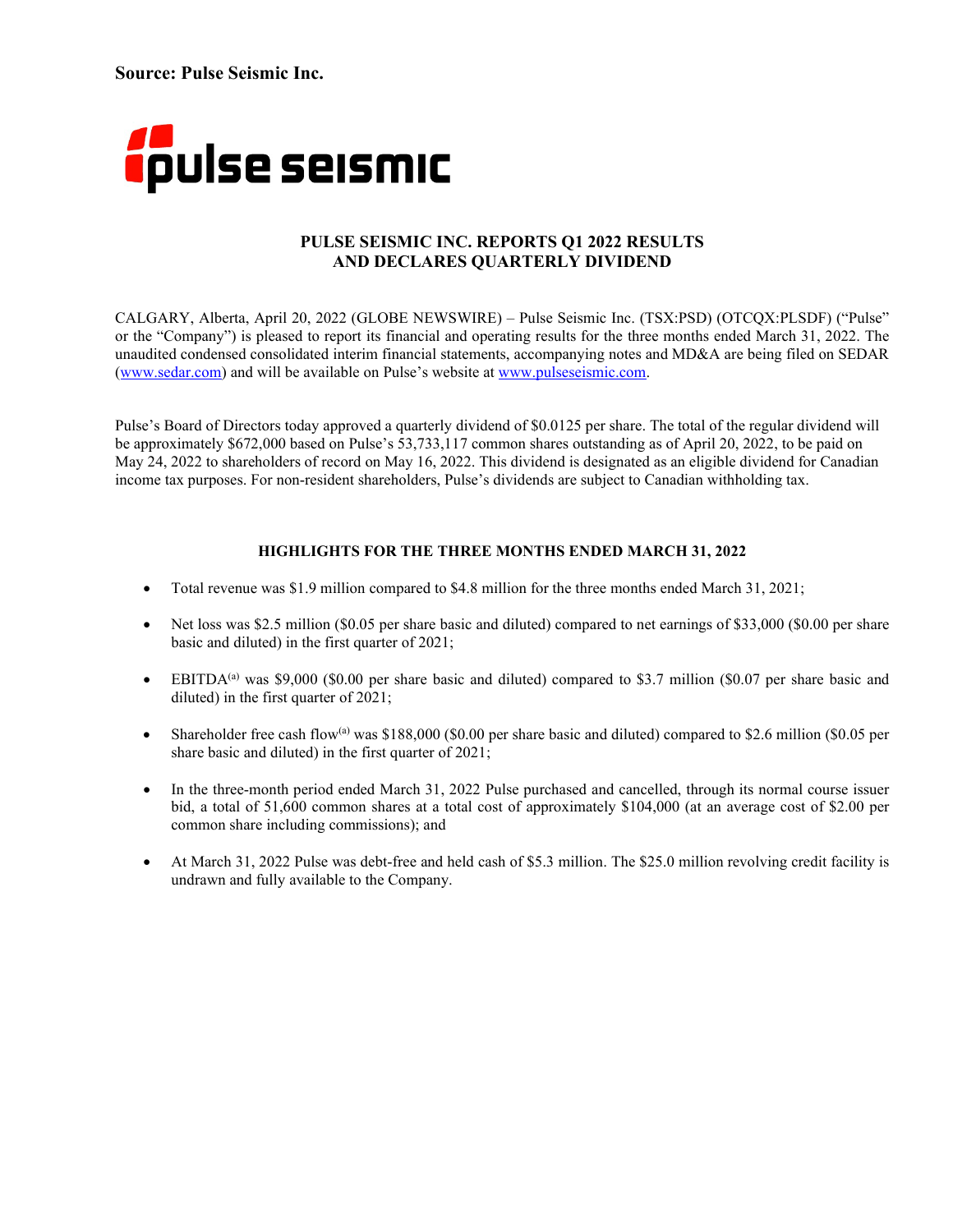# **SELECTED FINANCIAL AND OPERATING INFORMATION**

| (thousands of dollars except per share data,      | Three months ended March 31, |            | Year ended   |
|---------------------------------------------------|------------------------------|------------|--------------|
| numbers of shares and kilometres of seismic data) | 2022                         | 2021       | December 31, |
|                                                   | (unaudited)                  |            | 2021         |
| Revenue                                           |                              |            |              |
| Data library sales                                | 1,743                        | 4,740      | 48,717       |
| Other revenue                                     | 113                          | 85         | 433          |
| Total revenue                                     | 1,856                        | 4,825      | 49,150       |
| Amortization of seismic data library              | 2,515                        | 2,498      | 10,010       |
| Net earnings (loss)                               | (2,518)                      | 33         | 21,514       |
| Per share basic and diluted                       | (0.05)                       | 0.00       | 0.40         |
| Cash provided by operating activities             | 8,629                        | 9,082      | 29,799       |
| Per share basic and diluted                       | 0.16                         | 0.17       | 0.55         |
| $EBITDA$ <sup>(a)</sup>                           | 9                            | 3.730      | 42,632       |
| Per share basic and diluted (a)                   | 0.00                         | 0.07       | 0.79         |
| Shareholder free cash flow (a)                    | 188                          | 2,569      | 32,082       |
| Per share basic and diluted (a)                   | 0.00                         | 0.05       | 0.60         |
| Capital expenditures                              |                              |            |              |
| Seismic data digitization and related costs       |                              | 96         | 350          |
| Property and equipment                            |                              |            | 8            |
| Total capital expenditures                        | 4                            | 96         | 358          |
| Weighted average shares outstanding               |                              |            |              |
| Basic and diluted                                 | 53,748,780                   | 53,793,317 | 53,792,984   |
| Shares outstanding at period-end                  | 53,733,117                   | 53,793,317 | 53,784,717   |
| Seismic library                                   |                              |            |              |
| 2D in kilometres                                  | 829,207                      | 829,207    | 829,207      |
| 3D in square kilometres                           | 65,310                       | 65,310     | 65,310       |

# **FINANCIAL POSITION AND RATIOS**

|                                      | March 31, | March 31, | December 31, |
|--------------------------------------|-----------|-----------|--------------|
| (thousands of dollars except ratios) | 2022      | 2021      | 2021         |
| Working capital                      | 6,878     | (401)     | 9,749        |
| Working capital ratio                | 7.1:1     | 0.8:1     | 2.7:1        |
| Cash and cash equivalents            | 5,276     |           |              |
| Total assets                         | 42,944    | 48,077    | 52,899       |
| Long-term debt                       |           | 18,976    | 2,265        |
| Trailing 12-month (TTM) EBITDA (b)   | 38,911    | 10.116    | 42,632       |
| Shareholders' equity                 | 40,945    | 25,356    | 44,141       |
| Long-term debt to TTM EBITDA ratio   | 0.00      | 1.88      | 0.05         |
| Long-term debt to equity ratio       | 0.00      | 0.75      | 0.05         |

(a) The Company's continuous disclosure documents provide discussion and analysis of "EBITDA", "EBITDA per share", "shareholder free cash flow" and "shareholder free cash flow per share". These financial measures do not have standard definitions prescribed by IFRS and, therefore, may not be comparable to similar measures disclosed by other companies. The Company has included these non-GAAP financial measures because management, investors, analysts and others use them as measures of the Company's financial performance. The Company's definition of EBITDA is cash available to invest in growing the Company's seismic data library, pay interest and principal on its long-term debt, purchase its common shares, pay taxes and the payment of dividends. EBITDA is calculated as earnings (loss) from operations before interest, taxes, depreciation and amortization. EBITDA per share is defined as EBITDA divided by the weighted average number of shares outstanding for the period. The Company believes EBITDA assists investors in comparing Pulse's results on a consistent basis without regard to non-cash items, such as depreciation and amortization, which can vary significantly depending on accounting methods or non-operating factors such as historical cost. Shareholder free cash flow further refines the calculation by adding back non-cash expenses, net restructuring costs and deducting net financing costs and current income tax expense from EBITDA. Shareholder free cash flow per share is defined as shareholder free cash flow divided by the weighted average number of shares outstanding for the period. (b) TTM EBITDA is defined as the sum of EBITDA generated over the previous 12 months and is used to provide a comparable annualized measure.

These non-GAAP financial measures are defined, calculated and reconciled to the nearest GAAP financial measures in the Management's Discussion and Analysis.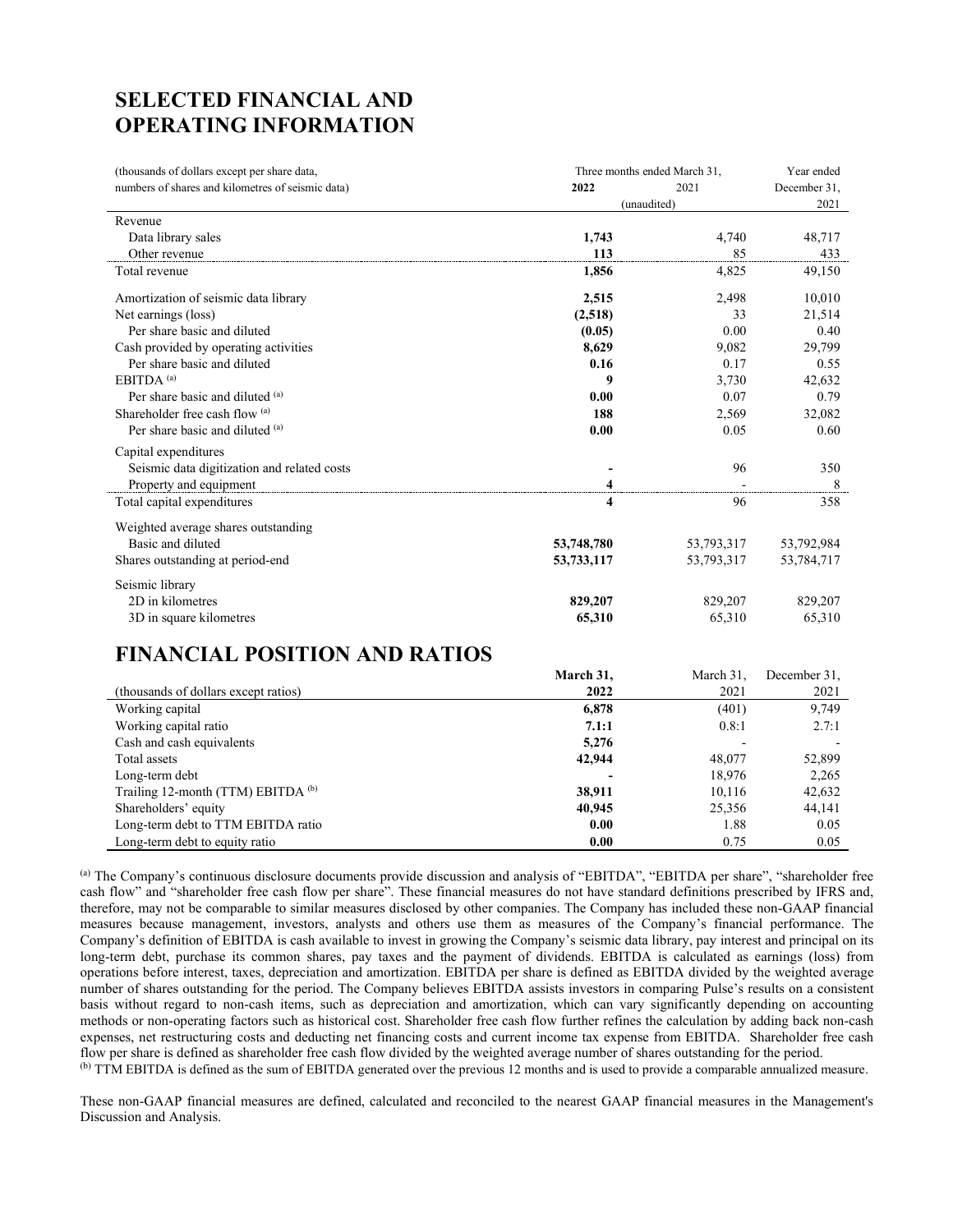### **OUTLOOK**

Despite low seismic data library sales in the first quarter, the Company considers overall trends in Western Canada positive and conditions favourable for both types of seismic data sales. With numerous producing oil and natural gas asset packages on the market, corporate M&A transactions are likely to occur in 2022. Industry capital investment, drilling rates and mineral lease auctions or "land sales" are extending the rebounds begun late last year. There is growing recognition globally that crude oil and natural gas remain critical to the world's energy mix, and that security of supply is important to manage geopolitical risks. Pulse accordingly anticipates a continuing recovery in western Canada's energy industry over the coming quarters.

With zero debt, a low cost structure, high cash margin of 87 percent in 2021, no capital spending commitments, access to credit on favourable terms, Canada's largest licensable seismic data library providing coverage in all major non-oil-sands oil and natural gas plays across western Canada, strong customer relations, and its ongoing initiative to enhance the attractiveness of its data for broader application in both traditional and new-energy projects, Pulse is favourably positioned to benefit from growing strength in industry conditions.

Pulse anticipates continued M&A deal flow this year, while cautioning that such transactions do not provide visibility as to the timing or value of associated demand for seismic data. A transaction-based data library sale of any size can occur at any time, and sales in any quarter can be higher or lower than in the previous quarter or in the comparable quarter of a previous year.

As for industry field conditions, pricing for crude oil and natural gas is increasingly buoyant and forecasts are bullish. Western Texas Intermediate (WTI) Crude oil has been close to or above US\$100 per barrel since early February and leading agencies forecast that prices will rise further until at least mid-year. Natural gas in the U.S. has risen from under US\$4.00 per million British Thermal Units (MMBtu) entering 2022 to over US\$7.00 per MMBtu in mid-April. In Canada, the AECO benchmark price has increased from below \$4.00 per MMBtu entering 2022 to \$6.84 per MMBtu as of April 12, and is forecast to remain above \$6.00 per MMBtu well into next year.

Favourable commodity pricing encourages industry capital investment, drilling and production, along with new company formation. Both the Canadian Association of Oilwell Drilling Contractors and the Petroleum Services Association of Canada have forecast significant increases to oil and natural gas drilling in 2022, as discussed in Pulse's previous Outlook. Compared to \$104.2 million for all of 2021, land sales in Alberta, a traditional leading indicator of field activities, have totalled \$68.6 million in the first three months of 2022, nearly five times the level recorded in the first quarter of 2021.

These trends imply strengthening industry requirements for seismic data, the driver of Pulse's traditional data library sales. Pulse cautions that there is no direct linkage between industry field conditions and demand for seismic data and, accordingly, Pulse has innately poor visibility as to future traditional sales.

Pulse remains focused on the business practices that have enabled it to navigate and thrive through the full range of conditions: maintaining a strong balance sheet with access to credit on favourable terms, careful management of cash resources including distributing cash to shareholders when it is prudent to do so, a low-cost structure, a disciplined and rigorous approach to growth opportunities, an experienced and capable management team, and excellent customer care.

### **CORPORATE PROFILE**

Pulse is a market leader in the acquisition, marketing and licensing of 2D and 3D seismic data to the western Canadian energy sector. Pulse owns the largest licensable seismic data library in Canada, currently consisting of approximately 65,310 square kilometres of 3D seismic and 829,207 kilometres of 2D seismic. The library extensively covers the Western Canada Sedimentary Basin, where most of Canada's oil and natural gas exploration and development occur.

For further information, please contact: **Neal Coleman**, President and CEO Or **Pamela Wicks**, Vice President Finance and CFO Tel.: 403-237-5559 Toll-free: 1-877-460-5559 E-mail: [info@pulseseismic.com.](mailto:info@pulseseismic.com) Please visit our website at [www.pulseseismic.com](http://www.pulseseismic.com/)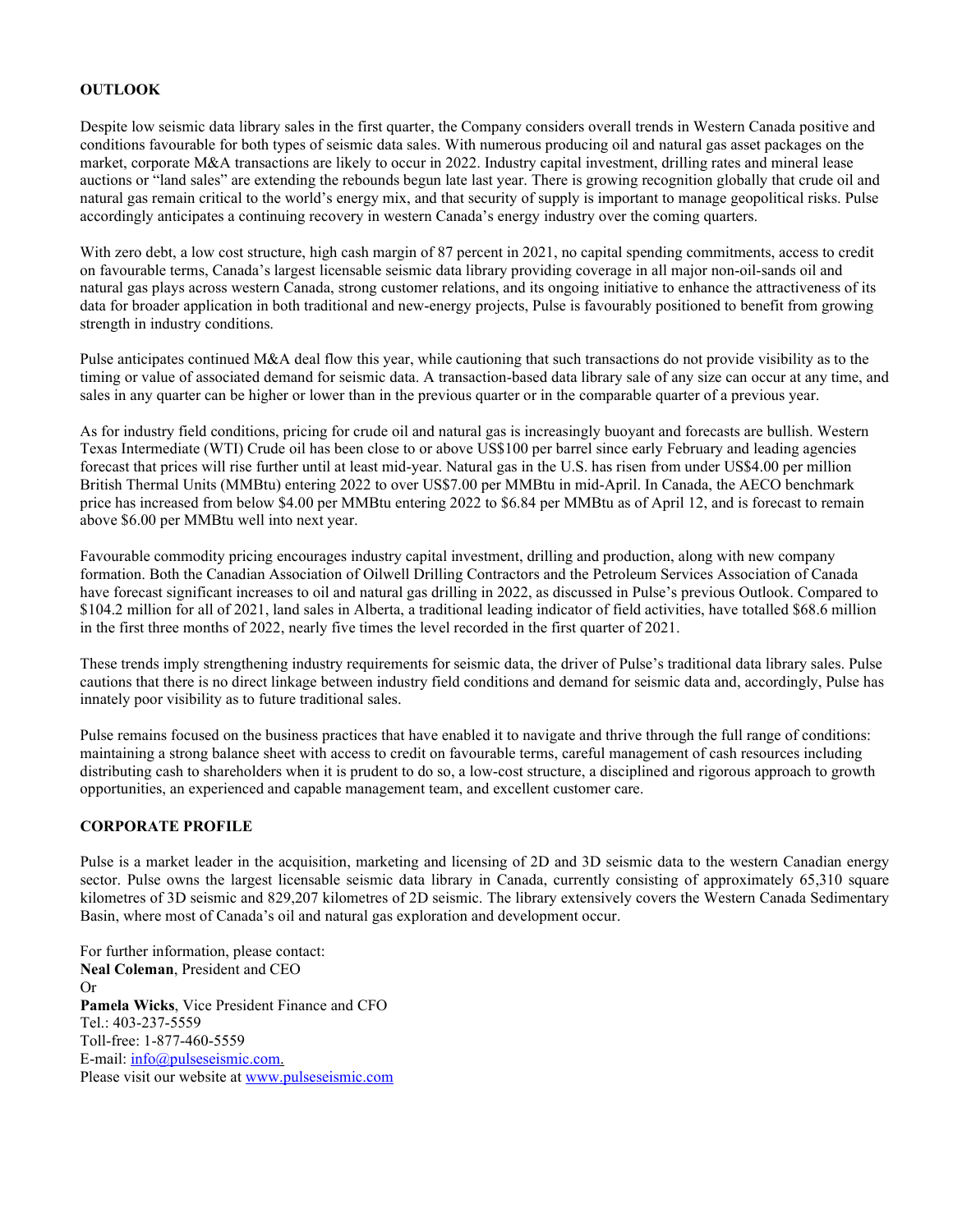This document contains information that constitutes "forward-looking information" or "forward-looking statements" (collectively, "forward-looking information") within the meaning of applicable securities legislation. Forward-looking information is often, but not always, identified by the use of words such as "anticipate", "believe", "expect", "plan", "intend", "forecast", "target", "project", "guidance", "may", "will", "should", "could", "estimate", "predict" or similar words suggesting future outcomes or language suggesting an outlook.

The Outlook section herein contain forward-looking information which includes, but is not limited to, statements regarding:

- > The outlook of the Company for the year ahead, including future operating costs and expected revenues;
- > Recent events on the political, economic, regulatory, public health and legal fronts affecting the industry's medium- to longer-term prospects, including progression and completion of contemplated pipeline projects;
- > The Company's capital resources and sufficiency thereof to finance future operations, meet its obligations associated with financial liabilities and carry out the necessary capital expenditures through 2022;
- > Pulse's capital allocation strategy;
- > Pulse's dividend policy;
- > Oil and natural gas prices and forecast trends;
- > Oil and natural gas drilling activity and land sales activity;
- > Oil and natural gas company capital budgets;
- > Future demand for seismic data;
- > Future seismic data sales;
- > Pulse's business and growth strategy; and
- > Other expectations, beliefs, plans, goals, objectives, assumptions, information and statements about possible future events, conditions, results and performance, as they relate to the Company or to the oil and natural gas industry as a whole.

By its very nature, forward-looking information involves inherent risks and uncertainties, both general and specific, and risks that predictions, forecasts, projections and other forward-looking statements will not be achieved. Pulse does not publish specific financial goals or otherwise provide guidance, due to the inherently poor visibility of seismic revenue. The Company cautions readers not to place undue reliance on these statements as a number of important factors could cause the actual results to differ materially from the beliefs, plans, objectives, expectations and anticipations, estimates and intentions expressed in such forwardlooking information. These factors include, but are not limited to:

- > Uncertainty of the timing and volume of data sales;
- > Volatility of oil and natural gas prices;
- > Risks associated with the oil and natural gas industry in general;
- > The Company's ability to access external sources of debt and equity capital;
- > Credit, liquidity and commodity price risks;
- > The demand for seismic data and;
- > The pricing of data library licence sales;
- > Cybersecurity;
- > Relicensing (change-of-control) fees and partner copy sales;
- > Environmental, health and safety risks, including those related to the COVID-19 pandemic;